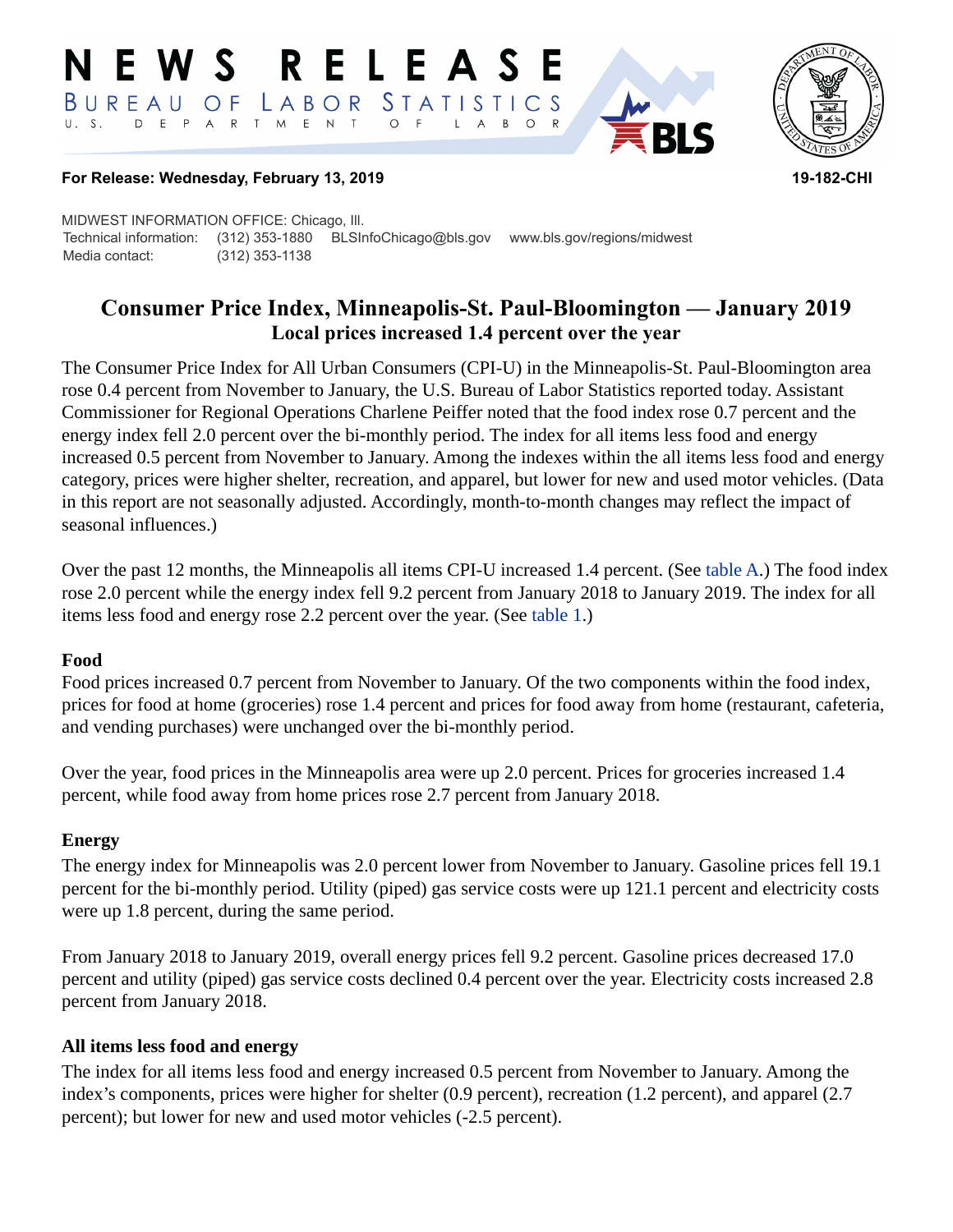Over the year, the index for all items less food and energy rose 2.2 percent. Increases in the indexes for shelter (3.8 percent), medical care (3.2 percent), and apparel (9.3 percent) were contributing factors.

#### <span id="page-1-0"></span>**Table A. Minneapolis-St. Paul-Bloomington, MN-WI, CPI-U 2-month and 12-month percent changes, all items index, not seasonally adjusted**

|       | 2018    |          | 2019    |          |  |
|-------|---------|----------|---------|----------|--|
| Month | 2-month | 12-month | 2-month | 12-month |  |
|       |         |          | 0.4     | 1.4      |  |
|       | 0.5     |          |         |          |  |
|       | 1.0     |          |         |          |  |
|       | 0.3     |          |         |          |  |
|       | 0.3     |          |         |          |  |
|       | -12     |          |         |          |  |

## **The March 2019 Consumer Price Index for Minneapolis is scheduled to be released on Wednesday, April 10, 2019.**

# **Technical Note**

The Consumer Price Index (CPI) is a measure of the average change in prices over time in a fixed market basket of goods and services. The Bureau of Labor Statistics publishes CPIs for two population groups: (1) a CPI for All Urban Consumers (CPI-U) which covers approximately 93 percent of the total population and (2) a CPI for Urban Wage Earners and Clerical Workers (CPI-W) which covers 29 percent of the total population. The CPI-U includes, in addition to wage earners and clerical workers, groups such as professional, managerial, and technical workers, the self-employed, short-term workers, the unemployed, and retirees and others not in the labor force.

The CPI is based on prices of food, clothing, shelter, and fuels, transportation fares, charges for doctors' and dentists' services, drugs, and the other goods and services that people buy for day-to-day living. Each month, prices are collected in 75 urban areas across the country from about 5,000 housing units and approximately 22,000 retail establishments--department stores, supermarkets, hospitals, filling stations, and other types of stores and service establishments. All taxes directly associated with the purchase and use of items are included in the index.

The index measures price changes from a designated reference date (1982-84) that equals 100.0. An increase of 16.5 percent, for example, is shown as 116.5. This change can also be expressed in dollars as follows: the price of a base period "market basket" of goods and services in the CPI has risen from \$10 in 1982-84 to \$11.65. For further details see the CPI home page on the Internet at [www.bls.gov/cpi](https://www.bls.gov/cpi) and the BLS Handbook of Methods, Chapter 17, The Consumer Price Index, available on the Internet at [www.bls.gov/opub/hom/pdf/](https://www.bls.gov/opub/hom/pdf/homch17.pdf) [homch17.pdf](https://www.bls.gov/opub/hom/pdf/homch17.pdf).

In calculating the index, price changes for the various items in each location are averaged together with weights that represent their importance in the spending of the appropriate population group. Local data are then combined to obtain a U.S. city average. Because the sample size of a local area is smaller, the local area index is subject to substantially more sampling and other measurement error than the national index. In addition, local indexes are not adjusted for seasonal influences. As a result, local area indexes show greater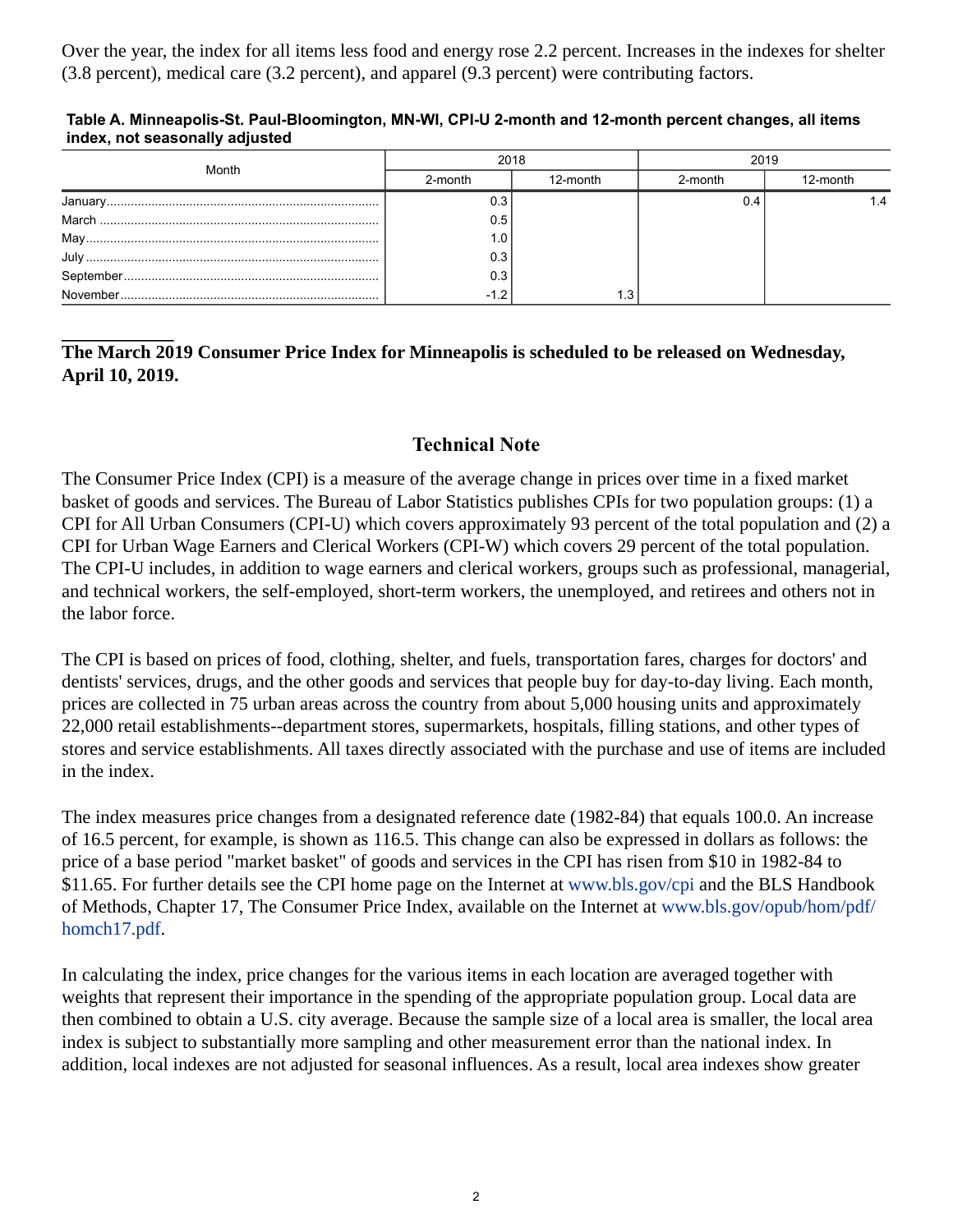volatility than the national index, although their long-term trends are quite similar. **Note: Area indexes do not measure differences in the level of prices between cities; they only measure the average change in prices for each area since the base period.**

The **Minneapolis-St. Paul-Bloomington, Minn.-Wis., Core Based Statistical Area** covered in this release is comprised of Anoka, Carver, Chisago, Dakota, Hennepin, Isanti, LeSueur, Mille Lacs, Ramsey, Scott, Sherburne, Sibley, Washington, and Wright Counties and Pierce and St. Croix Counties in Wisconsin.

Information in this release will be made available to sensory impaired individuals upon request. Voice phone: (202) 691-5200; Federal Relay Service: (800) 877-8339.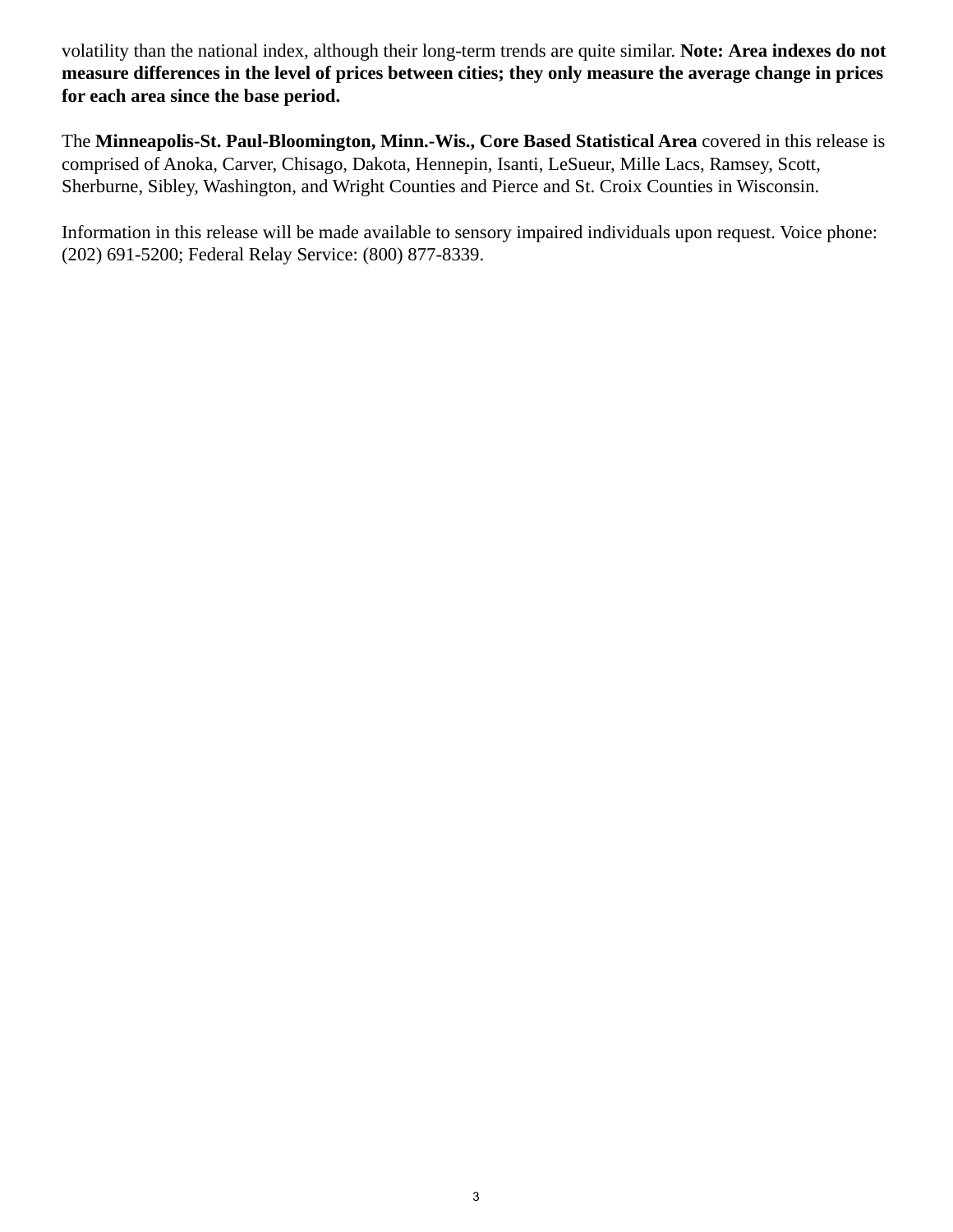### <span id="page-3-0"></span>**Table 1. Consumer Price Index for All Urban Consumers (CPI-U): Indexes and percent changes for selected periods Minneapolis-St. Paul-Bloomington, MN-WI (1982-84=100 unless otherwise noted)**

| Item and Group                               | Indexes      |              |              | Percent change from- |              |              |
|----------------------------------------------|--------------|--------------|--------------|----------------------|--------------|--------------|
|                                              | Nov.<br>2018 | Dec.<br>2018 | Jan.<br>2019 | Jan.<br>2018         | Nov.<br>2018 | Dec.<br>2018 |
| <b>Expenditure category</b>                  |              |              |              |                      |              |              |
|                                              | 244.235      |              | 245.200      | 1.4                  | 0.4          |              |
|                                              | 767.515      |              | 770.548      |                      |              |              |
|                                              | 279.861      |              | 281.578      | 1.8                  | 0.6          |              |
|                                              | 268.756      |              | 270.765      | 2.0                  | 0.7          |              |
|                                              | 243.689      | 243.804      | 247.050      | 1.4                  | 1.4          | 1.3          |
| Cereals and bakery products                  | 279.419      |              | 270.995      | 1.2                  | -3.0         |              |
| Meats, poultry, fish and eggs                | 259.080      |              | 259.144      | 0.5                  | 0.0          |              |
| Dairy and related products                   | 260.486      |              | 273.955      | 1.6                  | 5.2          |              |
| Fruits and vegetables                        | 334.831      |              | 348.041      | $-0.5$               | 3.9          |              |
| Nonalcoholic beverages and beverage          | 150.281      |              | 154.031      | 4.4                  | 2.5          |              |
|                                              | 195.102      |              | 197.102      | 2.3                  | 1.0          |              |
|                                              | 304.570      |              | 304.596      | 2.7                  | 0.0          |              |
|                                              | 378.206      |              | 374.837      | -0.4                 | $-0.9$       |              |
|                                              | 227.943      |              | 232.933      | 3.3                  | 2.2          |              |
|                                              | 272.548      | 274.511      | 275.088      | 3.8                  | 0.9          | 0.2          |
| Rent of primary residence(2)                 | 278.031      | 280.351      | 280.454      | 3.8                  | 0.9          | 0.0          |
| Owners' equiv. rent of residences(2)(3)      | 286.042      | 288.075      | 288.723      | 3.9                  | 0.9          | 0.2          |
| Owners' equiv. rent of primary               | 286.042      | 288.075      | 288.723      | 3.9                  | 0.9          | 0.2          |
|                                              | 181.658      |              | 218.163      | 1.4                  | 20.1         |              |
|                                              | 154.171      | 199.243      | 195.702      | 0.9                  | 26.9         | $-1.8$       |
|                                              | 154.313      | 202.709      | 199.252      | 1.5                  | 29.1         | $-1.7$       |
|                                              | 260.090      | 262.342      | 264.747      | 2.8                  | 1.8          | 0.9          |
| Utility (piped) gas service(2)               | 64.782       | 151.555      | 143.206      | -0.4                 | 121.1        | $-5.5$       |
| Household furnishings and operations         | 118.844      |              | 117.996      | 1.3                  | $-0.7$       |              |
|                                              | 130.175      |              | 133.724      | 9.3                  | 2.7          |              |
|                                              | 202.307      |              | 191.845      | -4.0                 | $-5.2$       |              |
|                                              | 188.505      |              | 177.178      | $-3.5$               | $-6.0$       |              |
| New and used motor vehicles(4)               | 91.207       |              | 88.935       | 0.6                  | $-2.5$       |              |
|                                              | 156.700      |              | 149.621      | 1.2                  | $-4.5$       |              |
| Used cars and trucks(1)                      | 273.192      |              | 274.816      | 0.8                  | 0.6          |              |
|                                              | 215.907      | 192.417      | 174.891      | $-16.8$              | $-19.0$      | $-9.1$       |
|                                              | 216.281      | 192.611      | 174.974      | $-17.0$              | $-19.1$      | $-9.2$       |
| Gasoline, unleaded regular(5)                | 216.392      | 192.550      | 174.570      | $-17.4$              | $-19.3$      | $-9.3$       |
| Gasoline, unleaded midgrade(5)(6)            | 223.123      | 198.439      | 181.195      | $-15.1$              | $-18.8$      | $-8.7$       |
| Gasoline, unleaded premium(5)                | 269.920      | 243.255      | 225.893      | $-12.1$              | $-16.3$      | $-7.1$       |
|                                              | 505.467      |              | 507.594      | 0.0                  | 0.4          |              |
|                                              | 541.437      |              | 545.186      | 3.2                  | 0.7          |              |
|                                              | 126.743      |              | 128.252      | $-2.0$               | 1.2          |              |
| Education and communication(4)               | 139.235      |              | 139.485      | 0.6                  | 0.2          |              |
| Tuition, other school fees, and childcare(1) | 1,130.940    |              | 1,130.940    | 0.3                  | 0.0          |              |
|                                              | 370.340      |              | 371.150      | 0.0                  | 0.2          |              |
| <b>Commodity and service group</b>           |              |              |              |                      |              |              |
|                                              | 244.235      |              | 245.200      | 1.4                  | 0.4          |              |
|                                              | 185.907      |              | 182.078      | $-0.5$               | $-2.1$       |              |
| Commodities less food and beverages          | 144.245      |              | 139.069      | -1.8                 | $-3.6$       |              |
| Nondurables less food and beverages          | 189.719      |              | 180.732      | $-3.6$               | $-4.7$       |              |
|                                              | 105.009      |              | 102.671      | 0.4                  | $-2.2$       |              |
|                                              | 296.081      |              | 301.385      | 2.5                  | 1.8          |              |